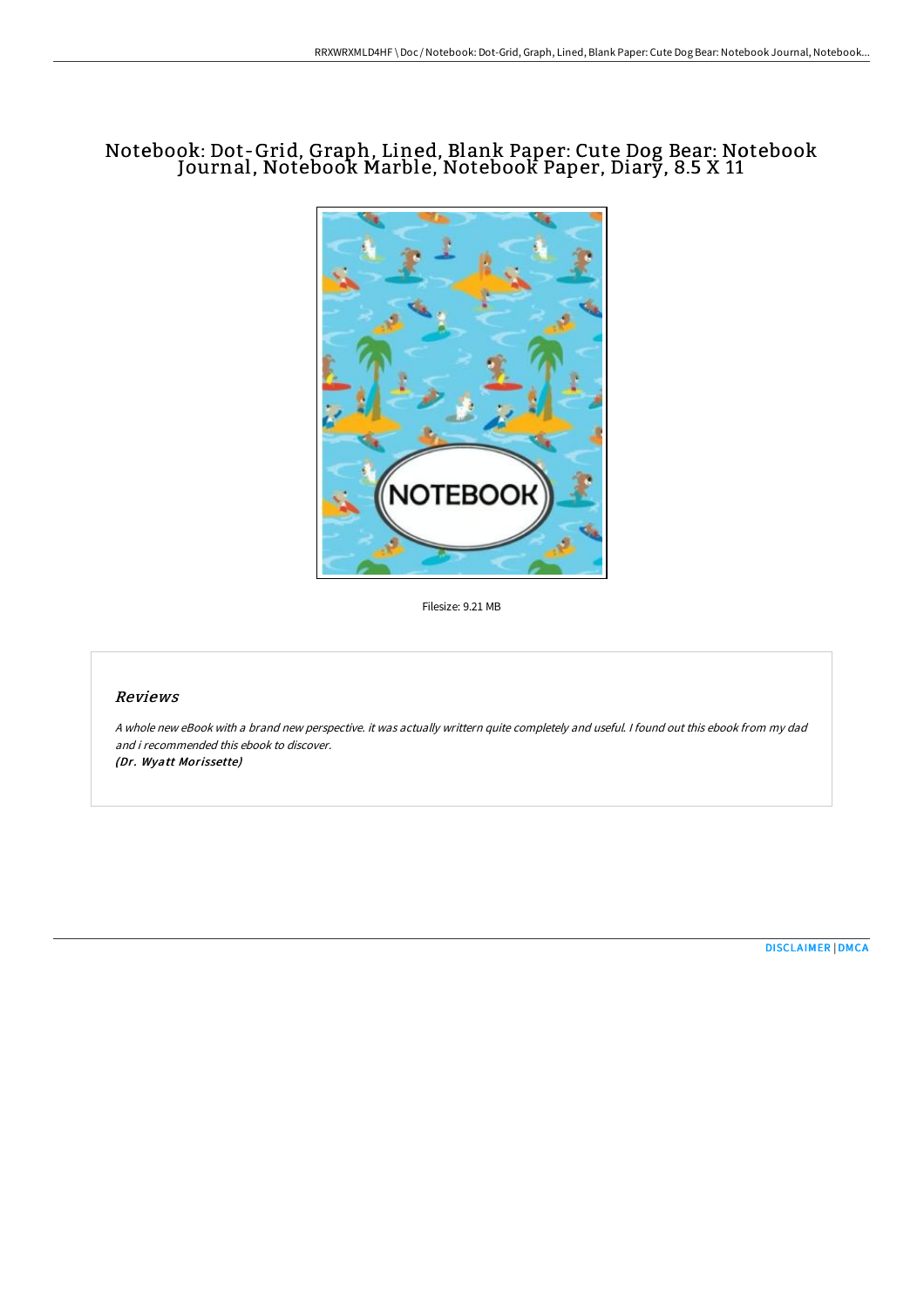### NOTEBOOK: DOT-GRID, GRAPH, LINED, BLANK PAPER: CUTE DOG BEAR: NOTEBOOK JOURNAL, NOTEBOOK MARBLE, NOTEBOOK PAPER, DIARY, 8.5 X 11



Createspace Independent Publishing Platform, 2018. PAP. Condition: New. New Book. Delivered from our UK warehouse in 4 to 14 business days. THIS BOOK IS PRINTED ON DEMAND. Established seller since 2000.

Read [Notebook:](http://www.bookdirs.com/notebook-dot-grid-graph-lined-blank-paper-cute-d.html) Dot-Grid, Graph, Lined, Blank Paper: Cute Dog Bear: Notebook Journal, Notebook Marble, Notebook Paper, Diary, 8.5 X 11 Online

Download PDF [Notebook:](http://www.bookdirs.com/notebook-dot-grid-graph-lined-blank-paper-cute-d.html) Dot-Grid, Graph, Lined, Blank Paper: Cute Dog Bear: Notebook Journal, Notebook Marble, Notebook Paper, Diary, 8.5 X 11